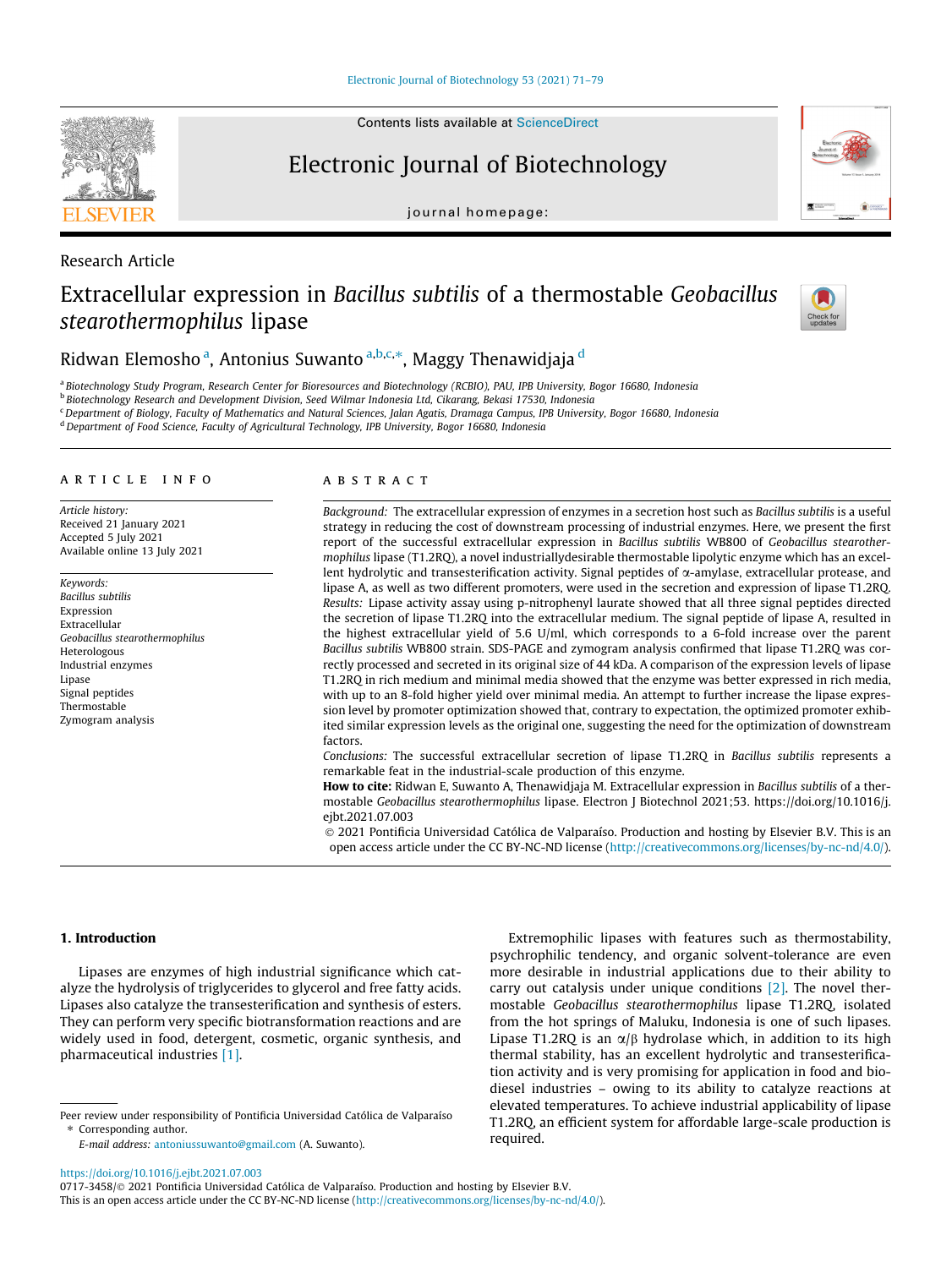Various heterologous expression systems exist for the production of enzymes of industrial significance, each one with its advantages and disadvantages. The Escherichia coli expression systems are the most widely used and are very versatile in the expression of heterologous enzymes due to their ease of culture, short dou-bling time, and ease of genetic manipulation [\[3\]](#page-8-0). However, E. coli expression systems are characterized by obstacles such as the formation of inclusion bodies, accumulation of target protein in the cytoplasmic or periplasmic space, and contamination by endotoxin LPS – which limits the application of the produced protein in the food and medical sector [\[4\]](#page-8-0).

More recently, Bacillus subtilis has attracted much attention as an alternative host for the production of recombinant proteins. Bacillus subtilis expression systems, in addition to the advantage of the E. coli system, have a remarkably efficient protein secretion capacity and are generally recognized as safe (GRAS) [\[5,6\]](#page-8-0) i.e., when a protein of interest is paired with a suitable Bacillus subtilis signal peptide, the protein can be effectively secreted into the extracellular medium. The extracellular secretion simplifies the process of downstream purification by eliminating the laborious process of cell disruption, as the recombinant protein is harvested from the spent medium [\[7\].](#page-8-0) Likewise, the secreted protein will be endotoxin-free and safe for use in the food and medical industry. B. subtilis WB800 is an eight protease-deficient (nprE aprE epr bpr mpr::ble nprB::bsr vpr wprA::hyg) strain widely used in the secretory expression of foreign proteins [\[8\].](#page-8-0)

In this study, the secretion capability of Bacillus subtilis is exploited to express the thermostable Geobacillus stearothermophilus lipase (T1.2RQ) extracellularly with the expression plasmid PHT43, using signal peptides – AmyQ, Epr & LipA – selected based on high signal peptide prediction score (D-score) and reports of high efficiency. The expression of recombinant proteins using vector PHT43 is controlled by the strong IPTG-inducible Pgrac pro-moter, native to the groESL operon of Bacillus subtilis. Phan et al. [\[9\]](#page-8-0) also constructed an improved version of the Pgrac promoter, named Pgrac100, by introducing mutations in the consensus sequences of the Pgrac01 promoter, as well as the addition of mRNA controllable stabilizing elements (CoSE). These changes have been proven to enhance the amount of accumulating recombinant proteins to reach up to 30 % of the total cellular protein of B. subtilis [\[9\]](#page-8-0).

Therefore, here we report the cloning of the Geobacillus stearothermophilus thermostable lipase T1.2RQ gene into B. subtilis, as well as an OFAT signal peptide, production media, and promoter optimization of lipase T1.2RQ expression. To the best of our knowledge, this is the first-ever report on the heterologous expression of a thermostable Geobacillus lipase in Bacillus subtilis.

## 2. Materials and methods

## 2.1. Bacterial strains, plasmids, and kits

E. coli BL21 (DE3) pLyss-PET28a-T1.2RQ RQ strain, carrying T.12 lipase gene, was the donor host in this experiment, while E. coli strains DH5a and B. subtilis WB800 (Mobitech GmbH) were used as the cloning and expression hosts, respectively. The shuttle plasmid vector, PHT43, bearing the AmyQ signal peptide was used as the expression vector. The signal peptides, Lip A and Epr signal peptides, and other primers were obtained as synthetic oligonucleotides with restriction site overhangs (Macrogen). DNA polymerases, Phusion (NEB) and Go-Taq (Promega), restriction enzymes (KpnI, BamHI, XbaI, XmaI) polynucleotide kinase, T4 ligase (NEB), Qiaquick plasmid extraction kit, Qiaprep Spin-column gel extraction kit were also used in this research. Chemicals were obtained from Merck Millipore.

### 2.2. Construction of lipase expression vector

E. coli BL21 (DE3) pLyss-PET28a-T1.2RQ R230Q strain was grown in 10 mL nutrient broth (10 g/L tryptone, 10 g/L NaCl, and 5 g/L yeast extract) at 37 $\degree$ C and 200 rpm for 24 h. The plasmid vector, PET28a-T1.2RQ R230Q, was isolated using Qiaquick plasmid isolation kit and amplified with primers, P06U3-BamHI and P06IC-XmaI to obtain T1.2RQ gene flanked by the BamHI and XmaI restriction sites. The vector PHT43, bearing the Pgrac promoter and AmyQ signal peptide, and the T1.2RQ amplicon was digested using BamHI and XmaI. The T1.2RQ gene was then ligated to the predigested PHT43 with T4 ligase at  $16^{\circ}$ C overnight. The resulting plasmid was named PHT43-Pgrac01-AmyQSp-T.12. In the construction of vectors with a different signal peptide, new recombinant plasmids named PHT43-Pgrac01-Epr-T.12 and PHT43- Pgrac01-LipA-T.12 was prepared as follows: PHT43-Pgrac01- AmyQ-T.12 was digested with XbaI and BamHI and ligated to LipA and Epr signal peptide oligonucleotides to form PHT43-Pgrac01- LipA-T.12 and PHT43-Pgrac01-Epr -T.12, respectively. Furthermore, a vector without signal peptides, PHT43-Pgrac01-T1.2RQ, was constructed by mutagenesis PCR of PHT43-Pgrac01-AmyQ-T.12 using primers P04-04 & P06-FL to eliminate the signal peptide. Finally, the Pgrac100 bearing vector was constructed using primers Pgrac100-F & Pgrac100-R, to change the -35, -10, and -1 region to generate PHT43-Pgrac100-T.12RQ.

## 2.3. Transformation into Bacillus subtilis WB800

Electro-competent Bacillus subtilis WB800 were prepared as follows: Cryopreserved Bacillus subtilis WB800 was streaked on freshly prepared LA medium and cultured overnight at  $37^{\circ}$ C. A single colony of the freshly grown Bacillus subtilis WB800 was inoculated in a 10 mL LB liquid and cultured overnight at  $37^{\circ}$ C. 1 mL of the overnight culture was transferred into a 250 mL Erlenmeyer flask containing 40 mL LB + 0.5 M sorbitol  $(1:1)$  and incubated at  $37^{\circ}$ C for 3 h till the optical density reached 0.7–0.8. The culture was transferred into a 50 mL falcon tube, and cooled on ice, and centrifuged at 5000 $\times$  g and 4 $\degree$ C. The pellet was washed 4 times with ice-cold electroporation media (0.5 M sorbitol, 0.5 M mannitol, 0.5 M trehalose, 10% glycerol). The pellet was then suspended in 2 mL electroporation media, and aliquots of 60  $\mu$ L were made. Cryopreserved 60 µL aliquots' competent cells were thawed on ice, after which 50 ng of plasmid DNA was added. The cell-DNA mixture was transferred into a pre-cooled cuvette and incubated on ice for 10 min. Subsequently, the mixture was pulsed with a pulser at 1500 Volts, 200  $\Omega$ , 25  $\mu$ F and 5 ms. 1 mL recovery medium (2% tryptone (w/v), 1% yeast extract (w/v), 1% NaCl (w/v), 0.38 M mannitol, 0.5 M sorbitol) was added immediately after shocking the mixture. The bacterial was allowed to recover for 3 h, spun at 2000 rpm, resuspended in 200 µL 2YT/LB medium and subsequently spread on LA agar containing  $5 \mu g/mL$  chloramphenicol.

## 2.4. Culture conditions and induction of T.12 lipase expression

All recombinant Bacillus subtilis WB800 were cultured as follows: Cryopreserved recombinant Bacillus subtilis WB800 were streaked on LA agar and cultured overnight. A single loop of the freshly cultivated bacteria was transferred into 10 mL 2YT/LB liquid medium containing 5  $\mu$ g/mL chloramphenicol at 37°C and 200 rpm for 8–10 h as the seed culture.  $5\%$  (v/v)/ 2.5 mL of the seed culture was transferred into a 50 mL terrific broth (TB) medium (45 ml TB media + 5 mL TB salt), supplemented with  $0.05\%$  CaCl<sub>2</sub>, 0.04% MgSO<sub>4</sub> and 5  $\mu$ g/mL chloramphenicol. When the optical density (OD 600 nm) reaches 0.9, 1.0 mM IPTG was added to induce T.12 lipase expression, and the temperature was decreased to 33 $\degree$ C. The culture period varied between 24 h to 48 h depending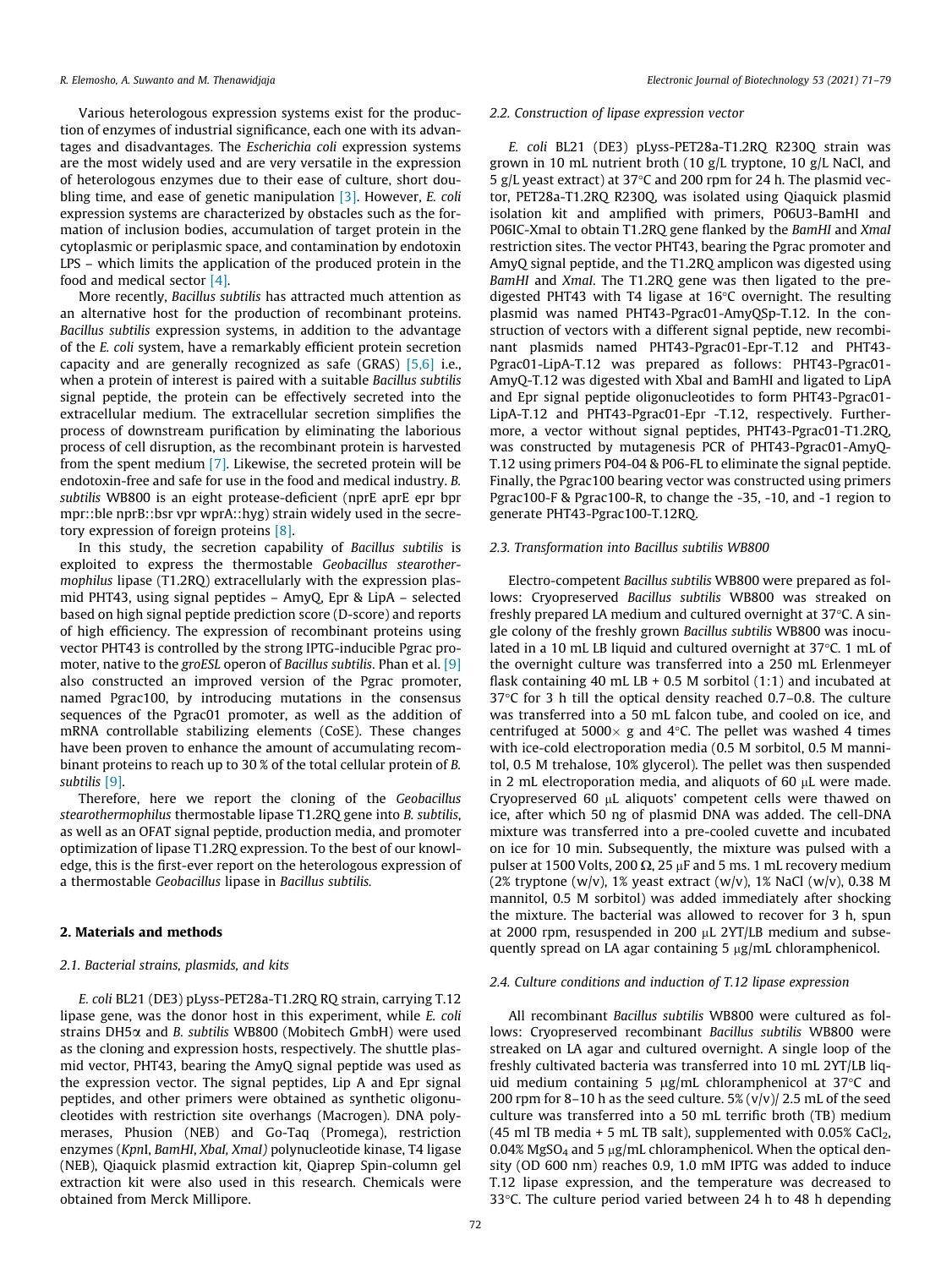on the data required. The culture medium of the engineered Bacillus subtilis WB800 cells was centrifuged at  $5000 \times$  g for 10 min at 4C. The pellet was suspended in 5 mL Tris-HCl (pH 8.0) and subjected to sonication on ice for 15 min in the presence of 120  $\mu$ L of 25 mg/ml lysozyme. The supernatant and pellet samples were independently concentrated by ultrafiltration using a 30 kDa cutoff membrane (Amicon). The filtrate was used for lipase assay and other subsequent analyses.

# 2.5. Determination of the hydrolytic activity of lipase

Lipase activity was determined using the following reaction mixture: 940 µL of 0.1 M Tris-HCl (pH 8.0), 40 µL of cold absolute ethanol, 10  $\mu$ L of enzyme solution, and 10  $\mu$ L of 10 mM paranitrophenyl-laurate solution (suspended in isopropanol). The reaction mixture was incubated at 50 $\degree$ C for 5 min, and absorbance at 405 nm was measured immediately using a spectrophotometer (Biorad Smart spec<sup>Tm</sup> plus). 1 unit of enzyme activity was defined as the amount of enzyme that liberates 1  $\mu$ moL of p-nitrophenol from p-nitrophenyl-laurate in 1 min. The data obtained for lipase yield from 3 independent cultures for T.12 lipase were run and expressed as mean ± SEM of 3 independent determinations. The means were compared by a one-way ANOVA followed by the Tukey post hoc test. A value of P less than  $5\%$  ( $P < 0.05$ ) was considered statistically significant.

# 2.6. Protein quantitation and SDS PAGE-zymogram

Protein concentrations were measured using the BCA assay as follows: a mix of 200  $\mu$ L of BCA solution and 4  $\mu$ L of CuSO<sub>4</sub> was prepared in an Eppendorf tube. 200  $\mu$ L of the mix was transferred into another tube, to which  $25 \mu L$  was then added. This mixture was incubated at  $60^{\circ}$ C for 15 min and allowed to cool for 5 min. The mixture was subsequently transferred into a microplate reader and the absorbance at 562 nm was recorded. Bovine serum albumin (BSA) was used as the standard protein solution to produce a standard curve. Sodium dodecyl sulfate–polyacrylamide gel electrophoresis (SDS-PAGE) was performed using 12% polyacrylamide separation and 5% stacking gels on a vertical mini-gel apparatus at 100 V for 2 h. The gel was stained with Coomassie brilliant blue to detect protein and analyzed. For the zymogram, unstained migrated gel was washed twice with 1% Triton-X100, and twice with 0.1 M Tris-HCl, and subsequently with  $ddH<sub>2</sub>O$ . The gel was then plated on tributyrin-agar with and without phenol red pH indicator.

# 3. Results and discussions

# 3.1. Construction of the extracellular expression vector

The open reading frame (ORF) of the lipase T1.2RQ gene was amplified using the primers P06U3-BamHI and P06IC-XmaI, flanked by the restriction sites BamHI-XmaI, to obtain a 1.3 kb DNA fragment (rectangle in [Fig. 1\)](#page-3-0). To create sticky end fragments, the shuttle vector, PHT43, and purified amplicon were independently subjected to BamHI-XmaI overnight double digest to generate a 7.9 kb vector and 1.3 kb insert linear sticky end DNA fragments respectively. The vector (7.9 kb linearized vector) and insert (1.3 kb PCR product) sticky ends fragments were joined together using T4 DNA ligase with a 3:1 insert-vector ratio.

The 9.2 kb ligation product was transformed into the cloning host, E. coli DH5 $\alpha$  by heat shock method and spread onto Luria agar plate containing 100  $\mu$ g/ml ampicillin to produce recombinant colonies. Recombinant colonies produced about 1.3 kb band PCR products after colony PCR, which corresponds to the correct size

of the target lipase T1.2RQ, indicating a successful transformation of the recombinant plasmid (PHT43-T1.2RQ). Digestion of isolated plasmids using BamHI-XmaI produced two fragments of 7.9 kb and 1.3 kb, corresponding to the correct sizes of the original vector and insert before ligation. To substitute the signal peptides, PHT43- T1.2RQ was digested with XbaI-BamHI, the digest reaction produced an approximately 9.1 kb DNA fragment -with no signal peptide- which was subsequently ligated to Epr and LipA oligonucleotides. Sequencing results obtained after the transformation of the ligation products, PHT43-T1.2RQlip\_Epr and PHT43- T1.2RQlip\_LipA, showed that the signal peptides were accurately substituted and in the correct reading frame.

# 3.2. Qualitative expression of lipase T1.2RQ on tributyrin agar

Recombinants vectors, PHT43 (plasmid control), PHT43-T1.2RQ, PHT43-T1.2RO AmvO, PHT43-T1.2RO Epr, and PHT43-T1.2RQ\_LipA, were transformed by electroporation into Bacillus subtilis WB800. The electroporation was successful with the optimum condition of 2500 V, 200 ohms, 25  $\mu$ F, and 5 ms.

Subsequently, recombinant B. subtilis PHT43 (negative control) and PHT43-T1.2RQlip + signal peptides were streaked on the lipidic agar,  $LA + TBN$  (containing 1 mM IPTG). All four recombinants, including the negative control (B. subtilis WB800-PHT43), produced clear zones on the TBN agar plate after overnight incubation ([Fig. 2](#page-3-0)), indicating the presence of a lipolytic enzyme in all of the recombinant B. subtilis cells. Clear zone on the negative control ([Fig. 2\)](#page-3-0) suggests that B. subtilis WB800 possess native lipolytic enzyme (s) capable of hydrolyzing a tri-ester such as the tributyrin substrate into fatty acids. A review of B. subtilis WB800 genome revealed the presence of two native extracellular lipases, a 19 kDa lipase A (LipA) and a 22 kDa lipase B (LipB). Reports also showed that these lipases are differentially expressed depending on the nutrient and PH conditions of the medium [\[10\]](#page-8-0).

Meanwhile, [Fig. 2](#page-3-0) also shows that PHT43-T1.2RQlip + signal peptides (AmyQ, Epr, and LipA) have clear zones with significantly higher diameters than *B. subtilis WB800-PHT43* (negative control). This phenomenon suggests that the recombinant thermostable lipase T1.2RQ introduced into these cells was successfully expressed, thereby increasing the lipolytic capability of its host cells [\[11,12\].](#page-8-0) Similarly, variation in the lipolytic quotient, based on the observable clear zone, can also be seen among recombinants bearing different signal peptides. This implies that the type of signal peptide affects either the expression or the transport of the extracellular protein to which they are attached i.e., some signal peptides are more effective than others in the extracellular expression of proteins in B. subtilis [\[13\]](#page-8-0).

# 3.3. Quantitative expression of lipase T1.2RQ and signal peptide optimization

To determine the yield from the recombinant B. subtilis and its variation due to the attached signal peptides, lipase T1.2RQ was expressed in 50 mL terrific broth media, under 1 mM IPTG induction for 24 h. [Fig. 3](#page-3-0) summarizes the lipolytic activity of the recombinants based on p-nitrophenyl-laurate hydrolysis by the cell-free supernatant. Recombinant B. subtilis WB800 bearing lipase T1.2RQ, with and without signal peptides, demonstrated a higher lipase activity than B. subtilis WB00-PHT43 (the negative control). Similarly, recombinant B. subtilis WB00\_T1.2RQ with signal peptides (Amy, Epr, and LipA) exhibits a significantly higher extracellular lipase activity than without signal peptide ( $p < 0.05$ ). This supports the hypothesis that the presence of signal peptide is necessary for extracellular protein export.

Among the three signal peptides used in this study, LipA signal demonstrated the highest extracellular activity (5.6 IU/ml), and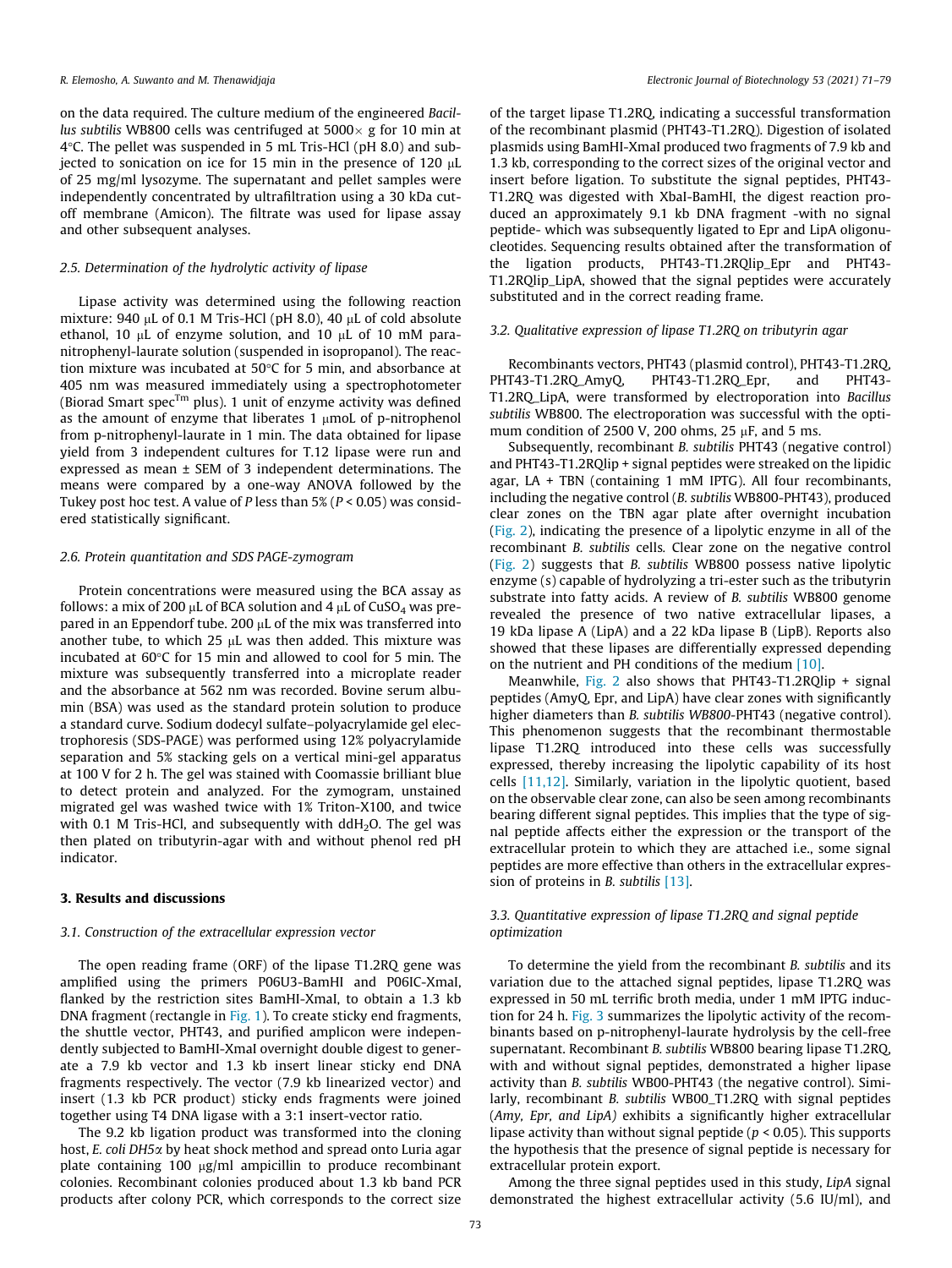<span id="page-3-0"></span>

Fig. 1. Demonstration of the cloning procedure of lipase T1.2RQ Gene into plasmid PHT43. The open reading frame (ORF) of the lipase T1.2RQ gene was amplified using the primers P06U3-BamHI and P06IC-XmaI, flanked by the restriction sites BamHI-XmaI, to obtain a 1.3 kb DNA fragment. The 1.3 kb PCR product was cloned into the empty vector by BamHI-XmaI restriction cloning to generate PHT43-T1.2RQ. Recombinant vector, PHT43 + T1.2RQ was subsequently subjected to BamHI-XbaI restriction cloning to substitute the signal peptides. Pgrac = Promoter Pgrac, AmyQ = a-amylase signal peptide, Epr = extracellular protease signal peptide, LipA = lipase A signal peptide.



Fig. 2. Qualitative detection of lipolytic activity of recombinant Bacillus subtilis WB800. Recombinant Bacillus subtilis were streaked on Luria agar containing 1% tributyrin (TBN) + 1 mM IPTG. The recombinant cells produced halo zones of different sizes, relative to their lipolytic capabilities, on LA + TBN agar after 16 h culture period at 37C. (A) B. subtilis WB800-PHT43 (negative control) (B) B. subtilis WB800-T1.2RQ\_AmyQ (C) B. subtilis WB800-T1.2RQ\_Epr (D) B. subtilis WB800-T1.2RQ\_LipA.



Fig. 3. Expression of lipase T1.2RQ in recombinant B. subtilis WB800. Values are lipase activity of 90  $\times$  supernatant ultrafiltrates expressed as mean ± SEM (n = 3). (K ( $-VE$ ) = B. subtilis WB800-PHT43; 01-NoSp = B. subtilis WB800-T1.2RQ; AmyQ = B. subtilis WB800-T1.2RQ\_AmyQ; Epr = B. subtilis WB800-T1.2RQ\_Epr; LipA = B. subtilis WB800- T1.2RQ\_LipA). (A) Extracellular lipase activity of recombinant Bacillus subtilis (B) Specific Extracellular lipase activity of recombinant Bacillus subtilis. (C) Secretion efficiency of LipA signal peptide. The intracellular activity was determined using ultrafiltrates of the crude lysate.

specific activity of 0.655 IU/mg, which is about 2.5-fold higher in expression than either AmyQ (0.273 IU/mg) and Epr (0.262 IU/

mg) signal peptides. Further analysis shows that with LipA signal peptide, roughly 60% of the expressed protein was successfully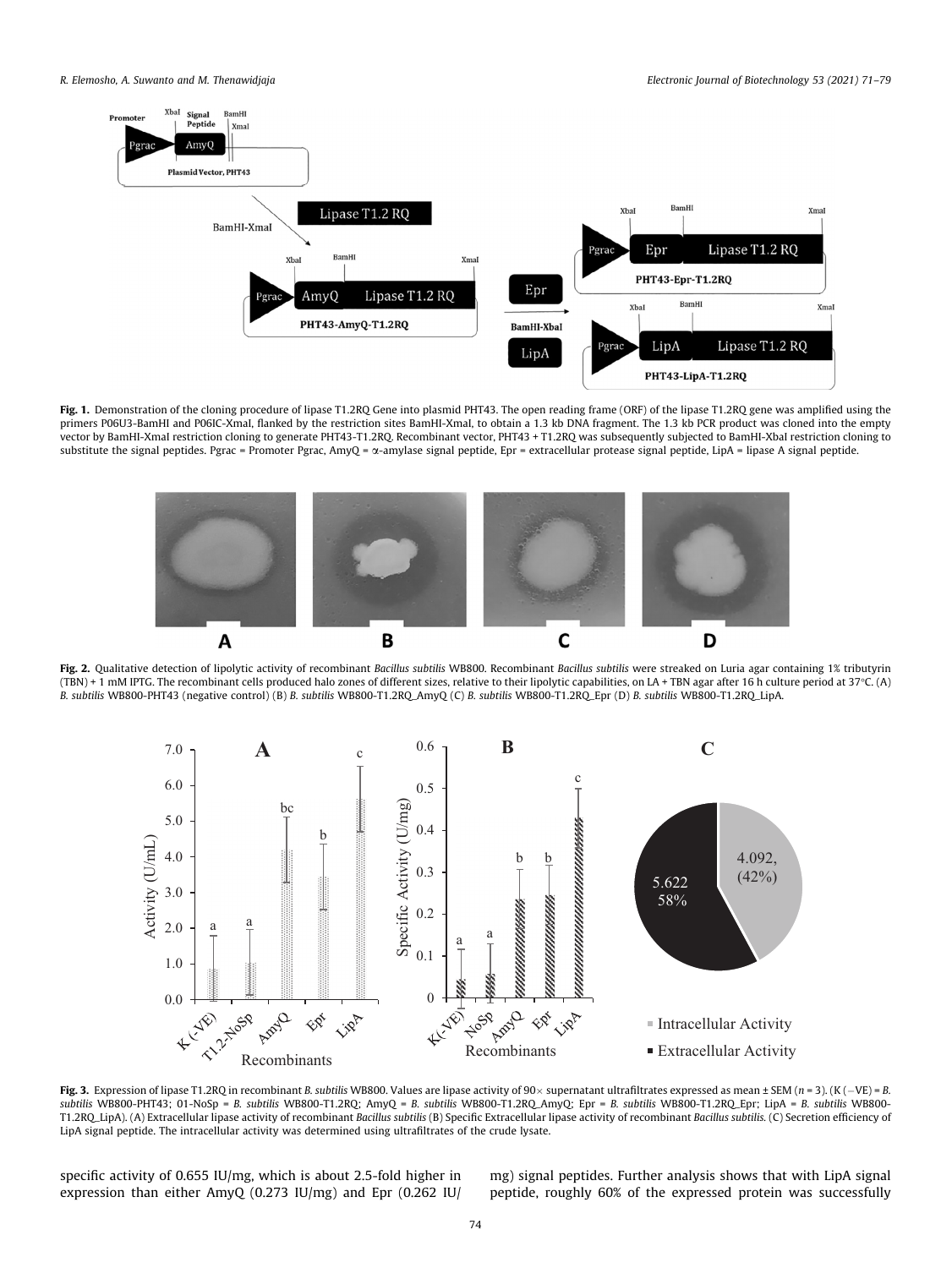expressed extracellularly in an active state. So far, only very few reports exist on the heterologous extracellular expression of lipases in Bacillus subtilis. Nevertheless, our findings are in accord with those reported in previous studies. For instance, an extracellular lipase yield of 3.5 U/ml and 5.0 U/ml was obtained in the heterologous expression of Antarctic Bacillus pulmulus lipases BPL1 and BPL2, using their respective signal peptides, in B. subtilis DB104 [\[12\]](#page-8-0). Similarly, the extracellular lipolytic activity yield recorded when Fusarium solani cutinase was heterologously expressed in B. subtilis TEB1030, was 4.5 U/ml, 2.79 U/ml, and 0.67 U/ml using Epr, LipA, and AmyE signal peptides, respectively [\[13\]](#page-8-0). A yield of 356.8 U/mL was obtained when Proteus Vulgaris PVL lipase was extracellularly expressed using SacB signal peptide in B. subtilis WB800 [\[12\].](#page-8-0)

Since we considered the signalP prediction score (D-score) in the selection of the signal peptides used in this study, the extracellular lipase activity of these signal peptides was compared to their D-score. Surprisingly, the Epr signal peptide, despite having the highest prediction score (D score = 0.702), produced the least extracellular activity of all three signal peptides, while AmyQ with a D score of 0.488, produced a moderately high activity. LipA which has a D-score of 0.690 produced the highest extracellular enzyme yield. This means that a high D-score does not necessarily translate into a high secretion efficiency [\[6,13\].](#page-8-0) In this case, our result is in line with the findings of Brockmeier et al. [\[13\]](#page-8-0) and Zanen et al. [\[14\]](#page-8-0) which claims that, although the D-score is a useful tool in the prediction of signal peptide efficiency, the efficiency of a signal peptide depends on the protein-signal peptide interaction, and has a weak correlation with the D-score.

Nevertheless, the high lipase activity and export efficiency (58%) of B. subtilis WB800-T1.2RQ\_LipA indicates that the LipA signal peptide can be beneficial in the industrial scale extracellular expression of lipase T1.2RQ in Bacillus subtilis [\(Fig. 3\)](#page-3-0).

### 3.4. Time-course expression profile of B. subtilis WB800-T1.2RQ\_LipA

The time-course expression profile of B. subtilis WB800- T1.2RQ\_LipA in terrific broth was determined by periodic sampling every 6 h. The result obtained showed that lipase activity was detected in the supernatant as early as two and a half hours into the culture period – before induction. This lipase activity detected prior to induction is likely due to leaky expression typical of inducible promoters such as the PGrac promoter used in this study. After induction with IPTG at OD600nm = 0.9, the lipase activity increased sharply and continued to increase concurrently with the biomass (Fig. 4), reaching the highest activity level of 5.7 U/ ml after 20 h. However, 6 h after this period, a decline in activity was recorded. Meanwhile, B. subtilis WB800-PHT43 (negative control) maintained very low extracellular lipase activity throughout the culture period. Its highest activity was 0.47 U/ml, which was only detected 20 h into the culture period, before plummeting afterward.

The decline in the lipase activity of B. subtilis WB800-PHT43 and B. subtilis WB800-T1.2RQ\_LipA after 24 h of culture is accompanied by a slight decrease in the cell density (OD600). The pellet obtained at this point was characterized by reddish pigmentation which is a characteristic of Bacillus species at stationary phase [\[15\].](#page-8-0) Therefore, considering the decrease in cell density, the decline in lipase activity may be attributed to the possible release of endogenous proteolytic enzymes by autolysis, since reports have shown that Bacillus subtilis strains, such as WB800, deficient in the extracellular proteases, AprE and NprE, are prone to autolysis following transition to early stationary phase [\[16\]](#page-8-0). These proteases, AprE and NprE, are said to be involved in the modulation of autolytic enzymes. Their absence results in unchecked autolytic activity [\[16\].](#page-8-0) This is claimed to have implications on the use of protease-deficient strains of Bacillus subtilis for the production of heterologous proteins since the recombinant protein can either be degraded by the released intracellular proteases or a decrease in yield might result due to a reduced number of actively producing cells [\[8,17\].](#page-8-0) Nevertheless, it can be deduced from Fig. 4 that the expression of lipase T1.2RQ by B. subtilis WB800-T1.2RQ\_LipA is growthassociated since an increase in cell density is concomitant with an increase in lipase activity. Also, as seen in Fig. 4, the expression of lipase T1.2RQ does not result in any detrimental effect on the growth of B. subtilis WB800-T1.2RQ\_LipA.

# 3.5. Induction efficiency and comparison of T1.2RQ lipase expression pattern in minimal vs rich media

To ensure that the presence of IPTG induces the expression of lipase T1.2RQ, the effect of induction was studied through the direct assay of cell-free culture supernatant at intervals for 36 h. We observed that IPTG-induced lipase T1.2RQ expression has about 60% higher lipase yield than uninduced expression ([Fig. 5A](#page-5-0)). Similarly, the presence or absence of IPTG-induction did not result in a significant variation in cell density [\(Fig. 5B](#page-5-0)), indicating that IPTG does not exhibit toxic effects towards the growth of B.



Fig. 4. Time course expression profile of Bacillus subtilis WB800-PHT43-T1.2RQ\_LipA. Lipase T1.2RQ was expressed in 50 ml terrific broth medium and induced with 1 mM IPTG at OD600nm = 0.9. Sampling was done every 6 h. Values are lipase activity of 90 x supernatant ultrafiltrates expressed as mean  $\pm$  SEM (n = 3), and the optical density of the cell culture at 600 nm wavelength. ( $\blacklozenge$ ) Lipase activity of B. subtilis WB800-PHT43, ( $\blacklozenge$ ) Lipase activity of B. subtilis WB800-PHT43, ( $\blacklozenge$ ) Lipase activity of B. subtilis WB800-PHT43, ( $\blacklozenge$ ) Lipase acti PHT43, ( $\blacksquare$ ) OD600nm of B. subtilis WB800-T1.2RQ\_LipA.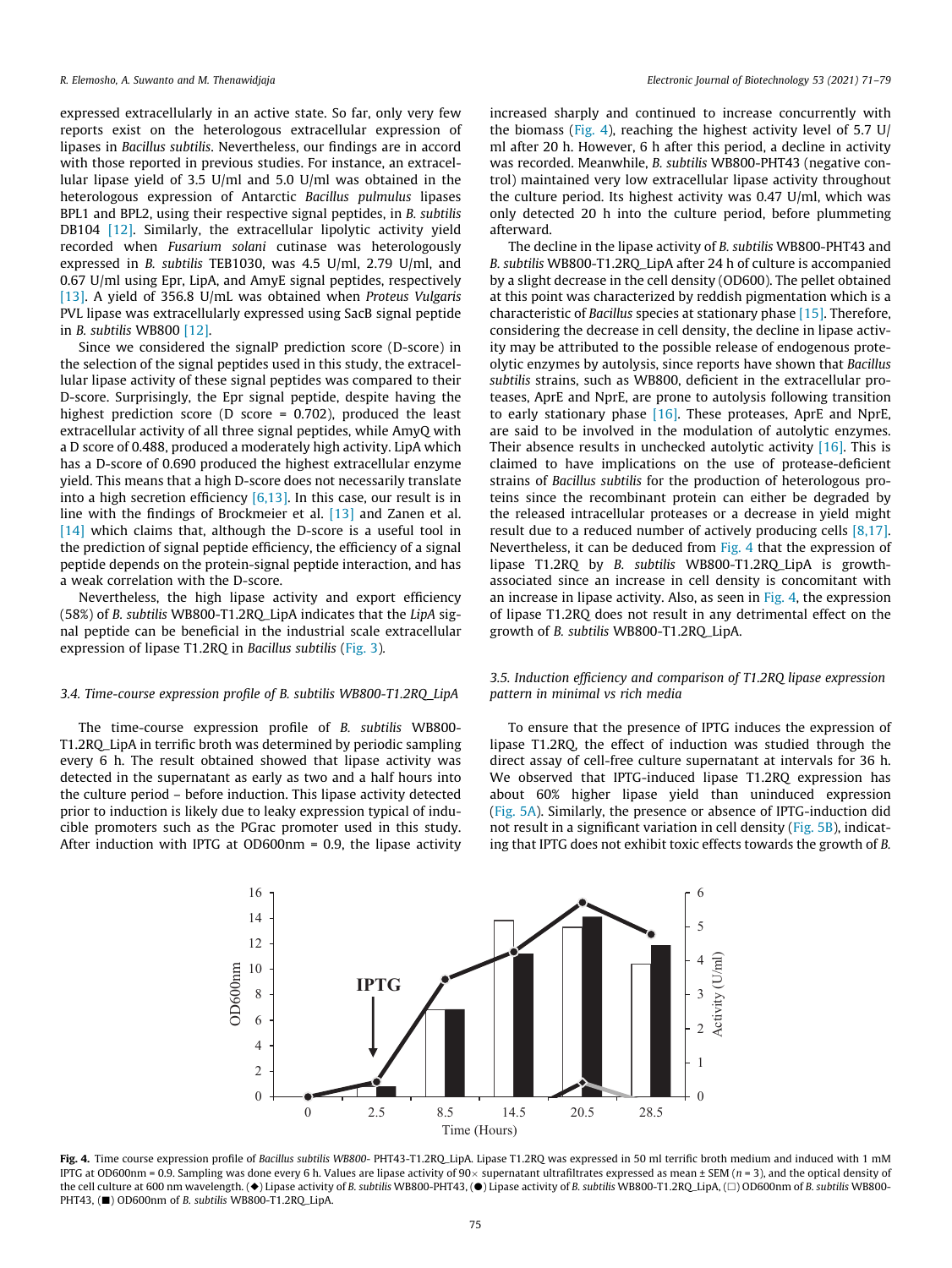<span id="page-5-0"></span>

Fig. 5. 36 hours culture of recombinant B. subtilis WB800-PHT43 and B. subtilis WB800-T1.2RQ\_LipA with and without IPTG induction (A) Time course activity profile by direct assay of cell-free supernatant. Lipase T1.2RQ was expressed in 50 ml terrific broth medium and induced with 1 mM IPTG at OD600nm = 0.9. Sampling was done at intervals. Values are lipase activity of supernatants and the optical density of the cell culture at 600 nm wavelength. (B) Growth curve showing the OD600nm throughout the culture period. (▲) B. subtilis WB800-PHT43 (◆) B. subtilis WB800-PHT43 + IPTG (●) B. subtilis WB800-T1.2RQ\_LipA, (■) B. subtilis WB800-T1.2RQ\_LipA + IPTG.

subtilis WB800-T1.2RQ\_LipA and B. subtilis WB800-PHT43 [\[17\].](#page-8-0) Although the OD600nm was slightly lower for B. subtilis WB800- T1.2RQ\_LipA, we attributed this to the additional metabolic burden resulting from the expression of the recombinant lipase T1.2RQ.

Subsequently, we expressed lipase T1.2RQ in defined minimal media (M9) and compared the expression and cell growth pattern to when the enzyme was expressed in terrific broth (Fig. 5). We observed that the extracellular lipase activity of B. subtilis WB800-PHT43 and B. subtilis WB800-T1.2RQ\_LipA in M9 minimal media was only detectable at a low level, 0.05 U/ml for the former and 0.08 U/ml for the latter, within the first 12 h of the culture period, after which the lipase activity plummeted and remained low afterward throughout the culture period (Fig. 5A). However, when B. subtilis WB800-T1.2RQ\_LipA was cultured in terrific broth (TB), lipase activity was detected in the supernatant within 30 min of induction (0.09 U/ml), and continued to increase, reaching its highest activity, 0.64 U/ml, within the first 24 h (Fig. 6A). This shows that TB medium is more favorable for the extracellular expression of lipase T1.2RQ in Bacillus subtilis WB800.

The difference between lipase T1.2RQ expression pattern in M9 and TB media is similar to that reported for B. subtilis lipase B (Lip B) in which case, LipB can only be expressed in rich media ( $LB + glu$ cose), in contrast to lipase A (LipA) which can be expressed in both rich and minimal media [\[10,18\]](#page-8-0). Also, the high and readily available amino acid content of TB media possibly supported the expression of lipase T1.2RQ, similar to the case where the lipB gene was not expressed when B. subtilis was grown in minimal medium, but appreciable activity was recorded after the addition of 1 mg/ml casamino acids to the medium  $[10]$ . Eggert et al.  $[10]$  attributed this phenomenon to a regulation mechanism that controls enzyme expression using the level of available free amino acid and external pH. Meanwhile, further investigation is required to elucidate the metabolic processes responsible for the differential expression of lipase genes in Bacillus subtilis with reference to growth media.

Furthermore, in terrific broth, the cell density quickly attained the OD600 = 0.9, necessary for induction, within 2.5 h. The growth rate in this media was fast and consistent, reaching a maximum OD600nm of 9.5 and 7.9 for B. subtilis WB800-PHT43 and B. subtilis



Fig. 6. Expression of lipase T1.2RQ in rich and minimal media. (A) Activity profile of B. subtilis WB800-PHT43 and B. subtilis WB800-T1.2RQ\_LipA in terrific broth medium and M9 minimal medium. (B) 48 h growth dynamics of B. subtilis WB800-PHT43 and B. subtilis WB800-T1.2RQ\_LipA in terrific broth medium and M9 minimal medium. Values are lipase activity of supernatants, and the optical density of the cell culture at 600 nm wavelength. (●) B. subtilis WB800-PHT43 + TB medium, (▲) B. subtilis WB800-PHT43 + M9 minimal medium,  $\Box$  B. subtilis WB800-T1.2RQ\_LipA + TB medium, and  $\Diamond$  B. subtilis WB800-T1.2RQ\_LipA + M9 minimal media.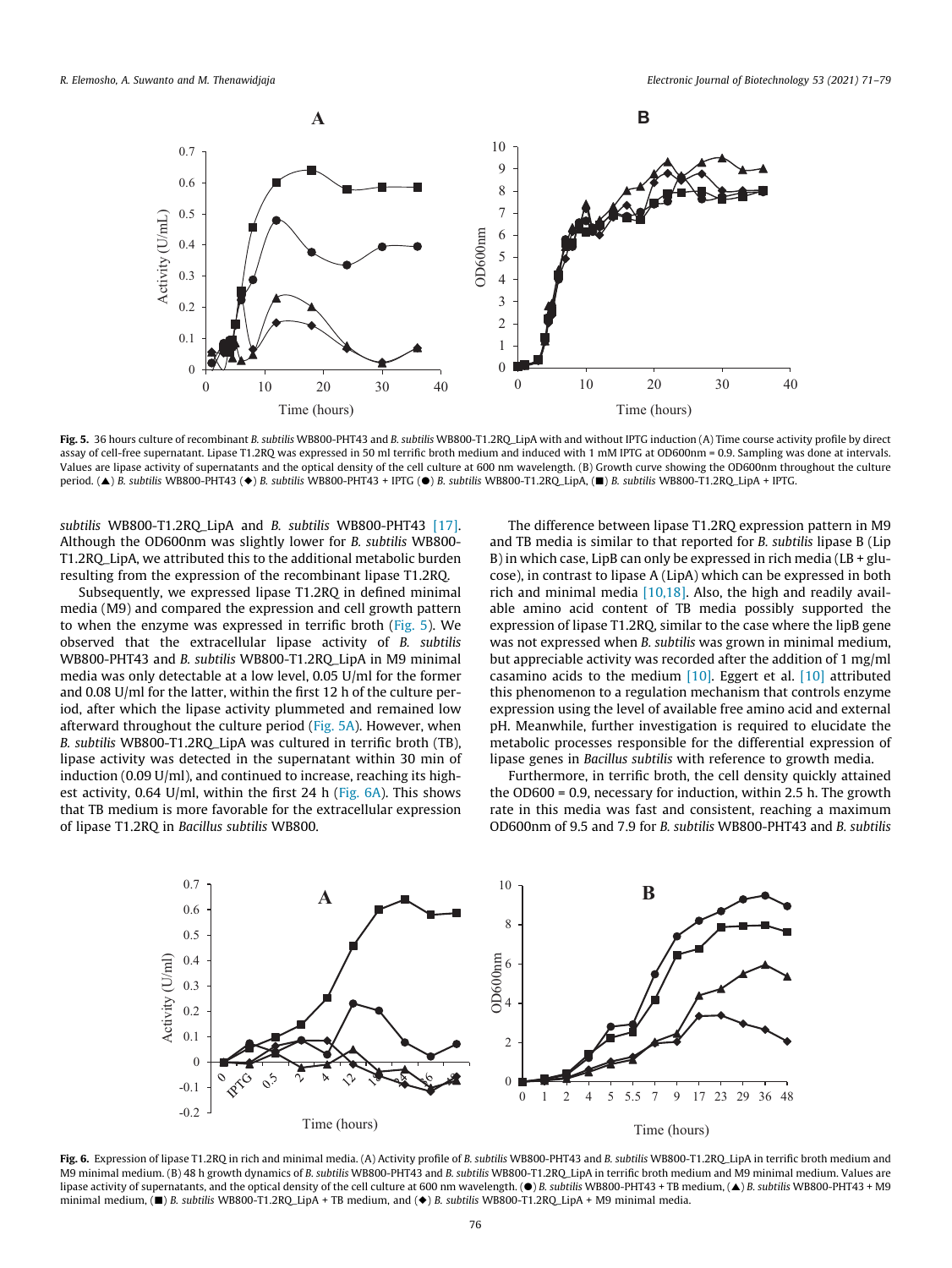WB800-T1.2RQ\_LipA respectively [\(Fig. 6B\)](#page-5-0). However, B. subtilis WB800-PHT43 and B. subtilis WB800-T1, 2RO LipA exhibited a slow growth rate in M9 media, requiring up to 5 h to reach OD600 = 0.9. Also, contrary to TB media in which cell density remained high throughout the culture period, in M9 media, the OD600nm of B. subtilis WB800-T1.2RQ\_LipA began to plummet 6 h after induction. The highest OD600nm in M9 minimal media was 6.0 and 3.3 for B. subtilis WB800-PHT43 and B. subtilis WB800-T1.2RQ\_LipA, respectively, which dropped to 5.7 and 2.0, respectively at 48 h culture time ([Fig. 6B](#page-5-0)). The higher biomass yield of the cells grown in TB suggests that the growth of Bacillus subtilis cells is favorably supported in TB media than M9 media. The metabolic burden resulting from the expression of lipase T1.2RQ in B. subtilis WB800-T1.2RQ\_LipA further dampens the growth of the latter in M9 media. Evidently, such metabolic burden was surmounted by the use of rich media, as shown in [Fig. 6B.](#page-5-0) The low biomass yield in M9 minimal media likely contributed to the low lipase yield in this media since [Fig. 5](#page-5-0) showed that lipase T1.2RQ expression in B. subtilis is a growth-associated process.

#### 3.6. SDS-PAGE and zymogram analysis

The protein concentration of the supernatant ultrafiltrate was determined by the BCA method. 20 µg of the ultrafiltrate was used for 12% denaturing SDS-PAGE. Zymogram was done using TBN agar plate, with and without phenol red indicator. Prior Bioinformatic analysis has shown that lipase T1.2RQ has a molecular weight of about 44 kDa. SDS-PAGE analysis in this study shows that a band near 44 kDa is present in both B. subtilis WB800-T1.2RQ\_LipA and *B. subtilis* WB800-PHT43 (negative control) (Fig. 7).

However, when zymogram analysis was performed using  $90 \times$  ultrafiltrate of cell-free supernatants, only samples of *B*. subtilis WB800-T1.2RQ\_LipA demonstrated lipase activity - halo zone was observed after the overnight incubation of the renatured agar gel on TBN agar (Fig. 7). Samples of B. subtilis WB800-PHT43 produced no clear zone, indicating the absence of lipase activity. Similarly, when the renatured agar gel was plated on TBN + phenol red agar. B. subtilis WB800-T1.2RQ\_LipA produced a yellow zone on a pink background. Supernatant samples of B. subtilis WB800- PHT43 which should still contain LipA (19 kDa) and LipB (22 kDa) did not produce a halo zone. This is because proteins with molecular weight less than 30 kDa have been removed by the preceding step of supernatant ultrafiltration using a 30 kDa cut-off amicon filter. This formation of a lipolytic zone by the supernatant ultrafiltrate of B. subtilis WB800-T1.2RO LipA shows that lipase T1.2RQ, which has a molecular weight of 44 kDa, was successfully expressed extracellularly in B. subtilis in an active state.

# 3.7. PCR mutagenesis of promoter Pgrac01 to Pgrac100

For the expression of lipase T1.2RQ to be industrially feasible, a higher enzyme yield is required. We attempted to improve lipase T1.2RQ expression in Bacillus subtilis by promoter engineering of the Pgrac01 promoter to Pgrac100. Pgrac100 is based on Pgrac01 but possesses an optimized  $-35$ ,  $-15$ ,  $-10$ , and  $+1$  region, which has been proven to produce a 9-fold increase in promoter activity in the expression Geobacillus stearothermophilus  $\beta$ -galactosidase gene [\[9\]](#page-8-0). To eliminate the effect of extracellular export on the yield of the original and optimized promoter, Pgrac01, and Pgrac100 expression vector without signal peptide was constructed. To create promoter Pgrac100, expression vector PHT43-T1.2RQ (with no signal peptide) was amplified using primers PGRAC100-F and PGRAC100-R to produce a 9.2 kb DNA product, which was then self-ligated [\(Fig. 8\)](#page-7-0) and transformed into  $E$ . coli DH5 $\alpha$ . Transformants were selected by PCR colony, and verified by DNA sequencing. Sequence verified vectors were transformed into B. subtilis **WB800** 

## 3.8. Qualitative comparison of Pgrac01 to Pgrac100

B. subtilis WB800 (PHT43, pGrac01-T1.2RQ & pGrac100-T1.2RQ) was cultured in 50 ml TB medium containing 5  $\mu$ g/ml chloramphenicol, under 1 mM IPTG induction. It was observed that, as expected, the intracellular and total lipase activity of B. subtilis WB800 pGrac01-T1.2RQ and B. subtilis WB800-pGrac100-T1.2RQ was significantly higher than B. subtilis WB800-PHT43 ( $p < 0.05$ ). However, contrary to our expectation and the report of Phan et al.  $[10]$  that pGrac100 produced 9-fold  $\beta$ -galactosidase activity and 27-fold GFP expression levels over PGrac01, the lipase activity of both B. subtilis WB800 pGrac01-T1.2R Q and B. subtilis WB800 pGrac100-T1.2RQ were not significantly different ( $p < 0.05$ ) [Table 1](#page-7-0) and [Table 2\)](#page-7-0), indicating that the improved promoter did not increase lipase T1.2RQ expression.

In support of our findings in [Table 1](#page-7-0) and [Table 2](#page-7-0), it has been reported that the use of a high-performing promoter does not necessarily result in a higher expression. This is because efficient



Fig. 7. 12% SDS-PAGE and Zymogram of the cell-free supernatants. Supernatant samples were processed by 30 kDa cut-off ultrafiltration to concentrate the sample. Sample volumes equivalent to 20 µg protein was loaded into each well for SDS-page. 200ug was used for zymogram analysis. M = Biorad Precision Unstained Marker,  $(-VE) = B$ . subtilis WB800-PHT43; LipA = B. subtilis WB800-T1.2RQ\_LipA. The SDS-PAGE analysis showed the presence of a band corresponding to the size of the target protein. Zymogram localization also confirmed the position of the protein, based on migration distance Rf calculation (Data not shown).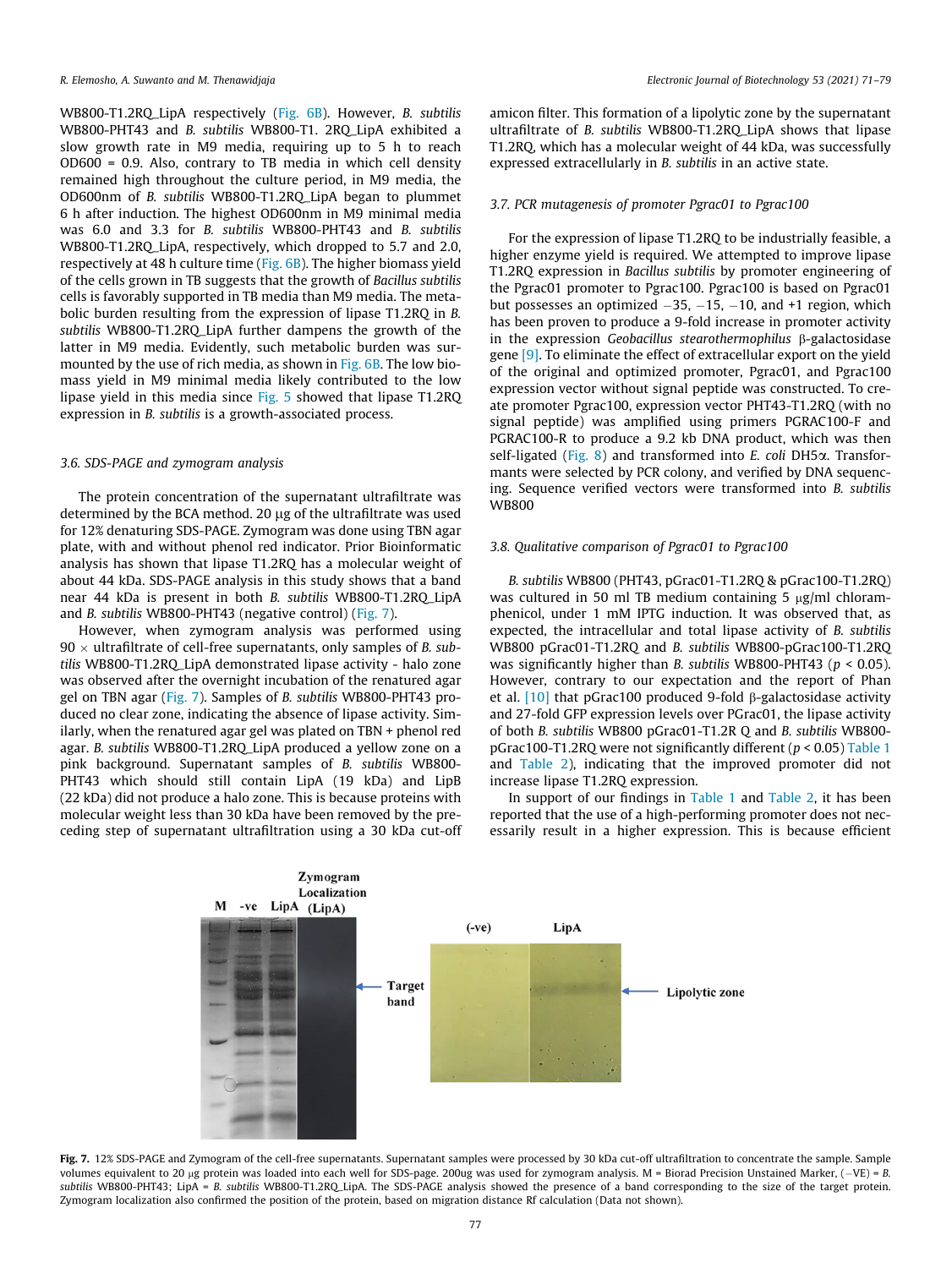<span id="page-7-0"></span>

| Pgrac100-F<br>$- - - c$            |                       | -15 -10 |
|------------------------------------|-----------------------|---------|
| PGrac01                            | PGrac 100             |         |
| Pgrac100-R<br>PHT43-Pgrac01-T1.2RQ | PHT43-Pgrac100-T1.2RQ |         |

Fig. 8. Construction of pGrac100 vector by Mutagenesis PCR. Vector, PHT43-T1.2 (without signal peptide) was used as a template. 18 cycles of mutagenesis PCR was carried out using Phusion high-fidelity DNA polymerase with primers, Pgrac100-F, and Pgrac100-R. The PCR reaction produced a 9.2 kb linear DNA. Contaminating template DNA was removed by DpnI digest. The 9.2 kb was subsequently self-ligated to produce a circular plasmid. pGrac01-T1.2RQ = Vector PHT43\_Pgrac01 + lipase T1.2RQ gene, pGrac100- T1.2RQ = Vector PHT43\_Pgrac100 + lipase T1.2RQ gene,  $(- - )$  = region of primers containing mutations of interest,  $(\square)$  = regions of mutated sequences.

#### Table 1

Lipase Activity of Recombinant Bacillus subtilis pGrac01-T1.2RQ and B. subtilis pGrac100-T1.2RQ.

| Recombinant Bacillus subtilis WB800                  | <b>PNPL Hydrolytic Activity</b>                                                    |                                                                            |                                                                         |                                                                                          |
|------------------------------------------------------|------------------------------------------------------------------------------------|----------------------------------------------------------------------------|-------------------------------------------------------------------------|------------------------------------------------------------------------------------------|
|                                                      | Extracellular                                                                      |                                                                            | Intracellular                                                           |                                                                                          |
|                                                      | Miller Unit (U/mL)                                                                 | Specific Activity (U/mg protein)                                           | Miller Unit (U/mL)                                                      | Specific Activity (U/mg protein)                                                         |
| Control $(-ve)$<br>Pgrac01-T1.2RQ<br>Pgrac100-T1.2RQ | $0.876 \pm 0.310^a$<br>$1.048 \pm 0.090$ <sup>a</sup><br>$1.592 \pm 0.165^{\circ}$ | $0.056 \pm 0.018^a$<br>$0.055 \pm 0.005^{ab}$<br>$0.086 \pm 0.009^{\rm b}$ | $0.103 \pm 0.162^a$<br>$2.351 \pm 0.297^{\rm b}$<br>$2.582 \pm 0.366^b$ | $0.020 \pm 0.025$ <sup>a</sup><br>$0.259 \pm 0.029^{\rm b}$<br>$0.260 \pm 0.018^{\rm b}$ |

Data were obtained from three (3) independent cultures, followed by three (3) independent pNPL assays. Lipase activity values are expressed as mean ± SEM ( $n$  = 3). <sup>a</sup>Values in the same column bearing the same letters are not significantly different at a 5% confidence interval (Tukey HSD's posthoc Test).

#### Table 2

Total Lipase Activity of Recombinant Bacillus subtilis WB800 pGrac01-T1.2RQ and B. subtilis WB800 Pgrac100-T1.2RQ.

| Recombinants Bacillus subtilis<br><b>WB800</b>       | <b>PNPL Hydrolytic Activity</b>                                                    |                                                                               |  |
|------------------------------------------------------|------------------------------------------------------------------------------------|-------------------------------------------------------------------------------|--|
|                                                      | <b>Total Activity</b>                                                              |                                                                               |  |
|                                                      | Miller Unit (U/<br>mL                                                              | Specific Activity (U/mg)<br>protein)                                          |  |
| Control $(-ve)$<br>Pgrac01-T1.2RO<br>Pgrac100-T1.2RO | $0.979 \pm 0.471$ <sup>a</sup><br>$3.398 \pm 0.233^b$<br>$4.174 \pm 0.207^{\rm b}$ | $0.0759 \pm 0.041$ <sup>a</sup><br>$0.317 \pm 0.016^b$<br>$0.346 \pm 0.011^b$ |  |

Data were obtained from three (3) independent cultures, followed by three (3) independent pNPL assays. Lipase activity values are expressed as mean ± SEM  $(n = 3)$ . <sup>a</sup>Values in the same column bearing the same letters are not significantly different at a 5% confidence interval (Tukey HSD's post hoc Test).

transcription does not guarantee a concomitant increase in translation and correct folding of proteins [\[5,19\],](#page-8-0) as many regulatory checkpoints exist in the process of translation, folding, and beyond. In the past, the optimization of downstream regulatory factors such as RBS, codon usage, and chaperone expression has resulted in an increased yield of recombinant protein [\[5,20\].](#page-8-0) For example, when hrcA, the regulatory element in the expression of the GroE and the DnaK series of B. subtilis intracellular molecular chaperones, was inactivated, the expression of antidigoxin scFv and fibrin-specific ScFv increased significantly [\[21,22\].](#page-8-0) Similarly, the overexpression of the chaperone/foldase, PrsA, bound to the outer surface of the cell membrane which mediates protein folding at the late stage of secretion, alone produced a 7-fold increase in Bacillus stearothermophilus  $\alpha$ -amylase (AmyS) [\[23\]](#page-8-0) and led to an increase in the total amount of single-chain antibody fragment, scFv [\[20,24\].](#page-8-0) Likewise, Wang et al. [\[25\]](#page-8-0) also obtained a 67.5% increase in microbial transglutaminase activity expressed in B. subtilis SCK6 after codon optimization of the gene to its preferred codon usage in B. subtilis. They argued that the low level of transfer RNA molecules prevented protein expression when rare codon charged-tRNA molecules are much lower than the abundant codons. Therefore, these downstream regulatory factors can be candidates for optimization in future attempts to increase the yield of lipase T1.2RQ and attain industrial feasibility.

It is also worthy of note that reports have also shown that lipase expression in B. subtilis is subject to strict metabolic regulations which prevent Bacillus subtilis from exorbitantly producing lipase [\[12\]](#page-8-0). Kennedy and Lennarz  $[26]$  and Kent and Lennarz  $[27]$  also

demonstrated the presence of a lipase inhibitor protein produced by B. subtilis to prevents the hydrolysis of its membrane lipids and maintain osmotic-stability. Similarly, the genus Bacillus has been reported to produce lipopeptides such as iturin, fengycin, surfactin, and plipastatins that act as inhibitors of lipase and phospholipase activity [\[28,29\].](#page-8-0)

# 4. Conclusions

Thermostable Geobacillus stearothermophilus lipase T1.2RQ was successfully expressed extracellularly in Bacillus subtilis WB800 using different signal peptides. Lipase A (LipA) signal peptide produced the highest extracellular lipase activity, a 6-fold higher yield over the parent Bacillus subtilis WB800. We hope that the findings of this study will provide a basis for the improvement and future industrial application of lipase T1.2RQ.

### Financial support

This research was funded by PT Seed Wilmar, Biotechnology R&D, Indonesia.

# Conflict of interests

The authors declare no competing interests.

# Acknowledgments

We would like to thank the staff of PT Seed Wilmar, Biotechnology R&D, Indonesia for the technical assistance. We also appreciate the assistance was provided through the KNB scholarship and UC SEARCA thesis grant.

# Appendix A. Supplementary data

Supplementary data to this article can be found online at [https://doi.org/10.1016/j.ejbt.2021.07.003.](https://doi.org/10.1016/j.ejbt.2021.07.003)

### References

<sup>[1]</sup> Treichel H, de Oliveira D, Mazutti MA, et al. A review on microbial lipases production. Food Bioprocess Technol 2010;3:182–96. [https://doi.org/10.1007/](https://doi.org/10.1007/s11947-009-0202-2) [s11947-009-0202-2.](https://doi.org/10.1007/s11947-009-0202-2)